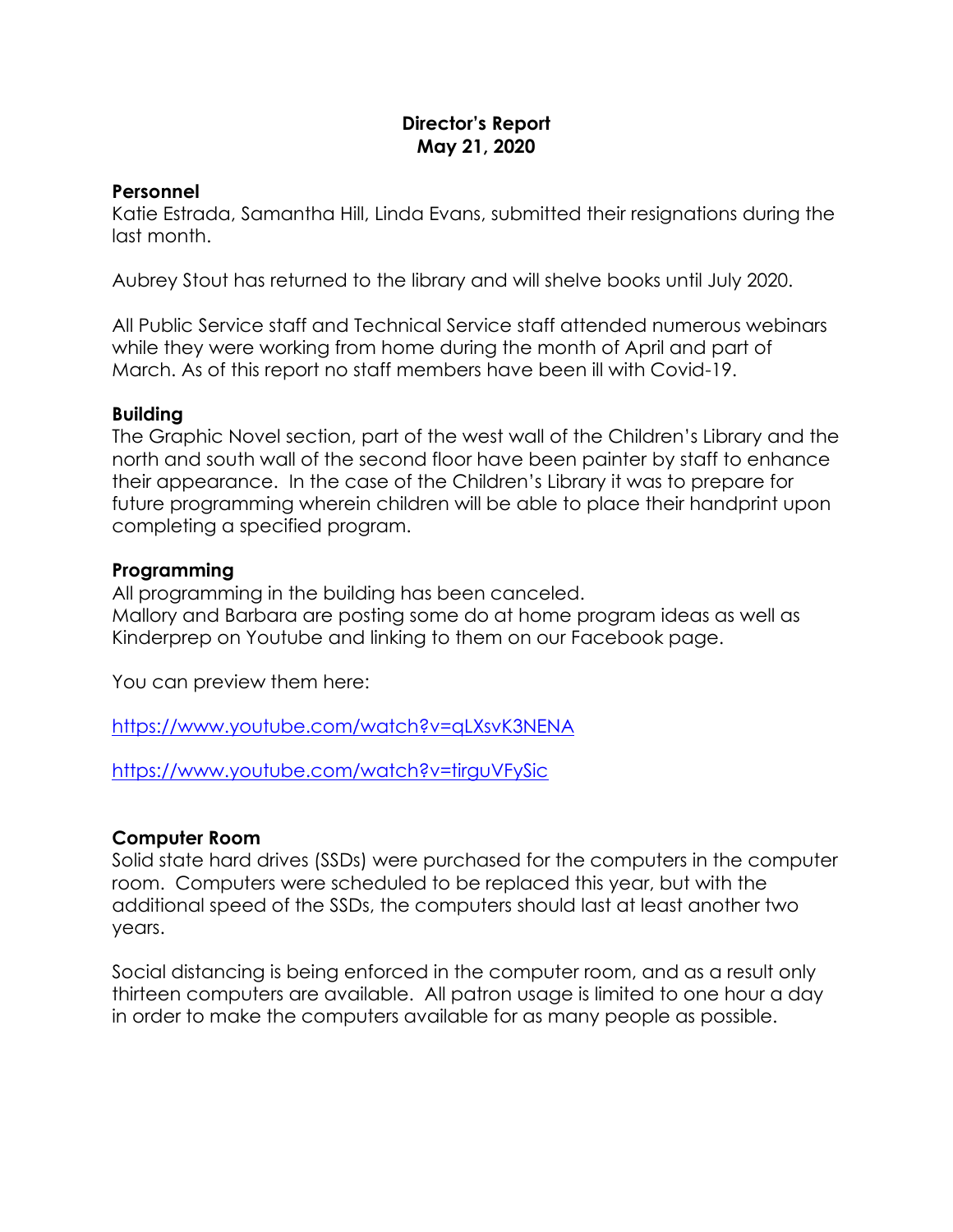### **Covid-19 precautions**

The following precautions have been implemented at the Library to help mitigate the spread of the novel corona virus.

Directional signs and floor markings showing the direction of traffic.

Splitting of hold locations by last niame to reduce the number of people waiting in line, Floor markings show the proper social distancing for patrons waiting in line.

Buffer zones around desks and staff area to help patrons and staff recognize the proper social distancing.

Everyone entering the building is encouraged to follow CDC guidelines.

All high touch areas are cleaned every 90 minutes.

Hand sanitizer is available at all service desks and interior book drops.

Agenda Items

Financial reports and minutes are listed on the board web page

**Japanese Sister City request:** The proposed location of the permanent display areas is on each side of the gates as you exit toward the parking lot. (Please see photos in document labeled photos – Sister City Display). The renovation would be covered by either grant money or library funds, depending on the board's decision.

Construction would be in the next fiscal year.

**Discussion and Approval of FY2021 budget**. The proposed budget is listed in a separate document labeled FY2021 Draft Budget. One major change the city has made in the budgeting process is to combine all benefited employees into one line item on the budget. What used to be Administrative Salaries has been combined with Assistance and Clerical Salaries to be one new line item.

I have also listed \$3,000,000 under buildings in case the board decides to pursue a building project in the next fiscal year. If the project is not pursued, the money reverts to the Library fund balance.

I anticipate going through the budget line by line at the board meeting to cover any questions.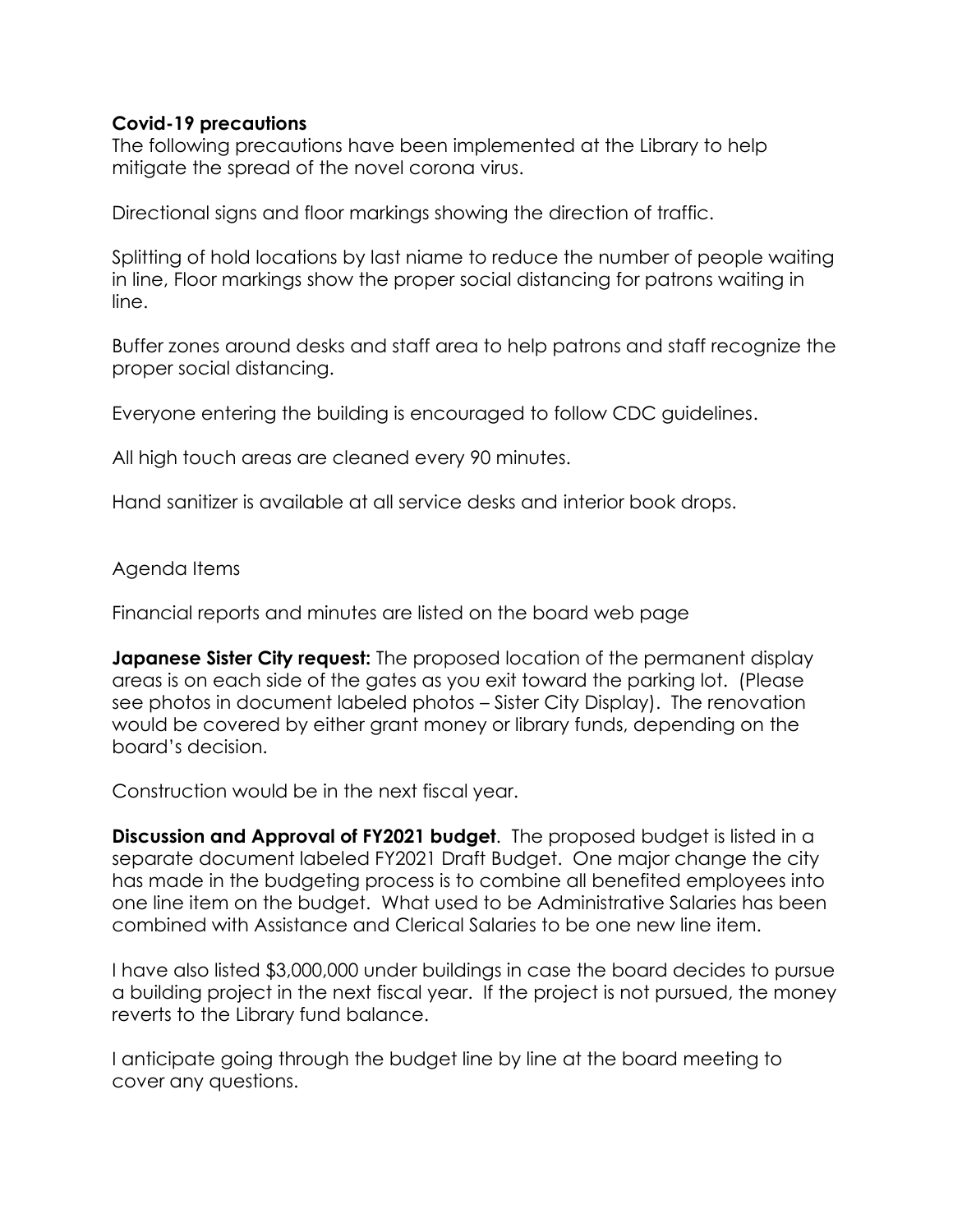#### **Review of proposed building projects**

To the best of my knowledge the following building projects have been discussed in the past few years:

#### Remodel garage into work space

This project is still feasible; However, without moving the meeting rooms to the second floor to the space occupied by the computer room and DVD/Audio materials it would create a lot of unused office space.

## Remodel of basement into public space

The accomplishment of this project would require a ramp that would be 60- 70 feet long. The only feasible location of this ramp would be the administration offices and the two offices directly behind them. The basement would then require a soundproof room be constructed in the existing space to dampen the sound from the heating/cooling system and the fire suppression system.

## Purchase and remodel of Farrell's building

A structural engineer was hired by the Library to do an examination of the Farrell's building and its suitability for Library use. The study suggested that the building was not a good fit for Library usage.

### Remodel of computer room/DVD area into meeting rooms

Still possible in conjunction with the garage remodel. Would move the DVDs/Audio materials to 3rd floor reading room and move reading room to 2nd floor. (This move may be problematic given the subsequent purchase and deployment of blocks on the second floor.)

### Remodel of front lawn of Library

CDS landscape engineer currently working on design possibilities. Other possibilities include a pocket park or splash pad.

Expansion of Children's Library into current meeting room space.

This concept has driven most of the discussion concerning meeting rooms, garage expansion, etc.

# Parking solutions

Several proposals are now on the table. The most expensive would be a parking structure. Other perhaps less costly solutions include covering the overflow parking and providing signage, easier access and even using the Yellowstone parking lots east of the State building accompanied by a trolley service to the library.

Two story Expansion of existing southwest library